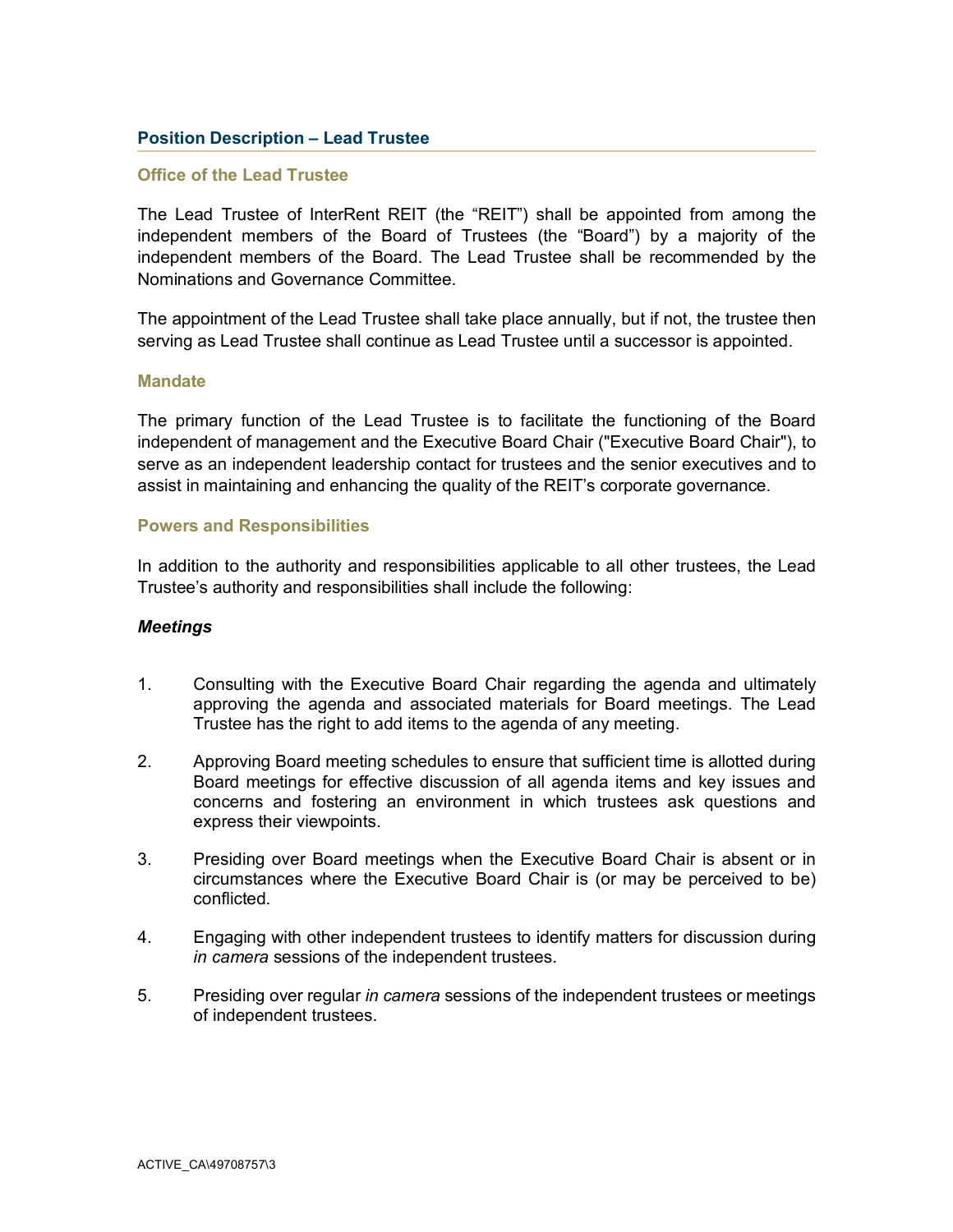6. Calling meetings of the independent trustees or of the Board.

# *Communication with the Executive Board Chair*

- 7. Debriefing the Executive Board Chair on decisions reached and suggestions made at meetings of independent trustees or during *in camera* sessions.
- 8. Facilitating communication between the independent trustees and the Executive Board Chair, including by presenting the Executive Board Chair's views, concerns and issues to the independent trustees and raising with the Executive Board Chair, as appropriate, views, concerns and issues raised by the independent trustees.
- 9. Engaging with the Executive Board Chair between Board meetings and assisting with informing or engaging with independent trustees, as appropriate.

#### *Governance Process*

- 10. Overseeing the annual Board and individual trustee evaluation process.
- 11. As part of the nomination process for election or re-election to the Board, assist the Nominations and Governance Committee, by engaging with each trustee individually regarding the performance and functioning of the Board, its committees and other evaluation matters, as appropriate, and inquiring as to whether any trustee has concerns about the nomination of other trustees.
- 12. Providing input in respect of the Executive Board Chair's annual performance evaluation of the CEO.
- 13. In consultation with the Chairman of the Nominations and Governance Committee, providing the Executive Board Chair with an annual performance evaluation.

## *Unitholder Communication*

14. Being available for consultation and direct communication with unitholders and other key constituents, as appropriate.

## *Other Powers and Responsibilities*

- 15. The Lead Trustee shall have authority to retain independent advisors on behalf of the Board as the Board or independent trustees may deem necessary or appropriate.
- 16. Providing leadership to the Board if circumstances arise in which the Executive Board Chair may be, or may be perceived to be, in conflict, in responding to any reported conflicts of interest, or potential conflicts of interest, arising for any trustee.
- 17. Having such other authority and responsibilities as the independent trustees may designate from time to time.